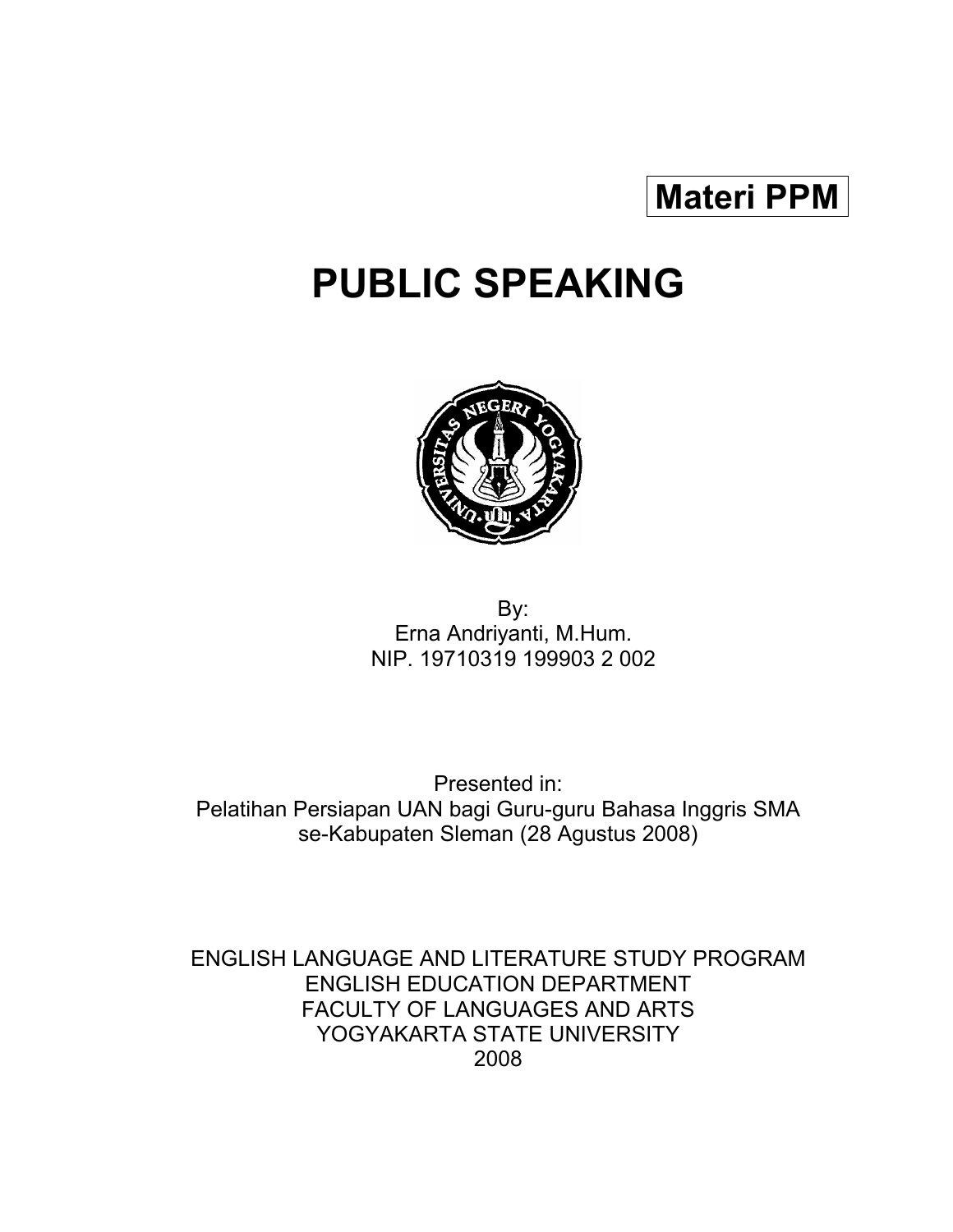#### PUBLIC SPEAKING

#### A. Introduction

 Public speaking or speaking in front of public, especially for beginners, needs good preparation. The preparation involves ideas and their organization and realization in words. The first step is to decide on the basic purpose or type of response desired from the audience since the choice and treatment of the subject depend on why a discourse is to be given. The general purposes of public speaking are to inform, to entertain and to persuade. To persuade includes to convince, to actuate and to stimulate.

 Two interrelated important points to be noted regarding with public speaking is stage fright and self-confidence. The condition troubling most speakers is fear, ranging from slight timidity to severe dread of addressing an audience. In daily life people usually talk freely without self-consciousness, but an individual getting up and facing a group is apt to suffer the upsetting apprehension known as stage fright.

 One method of controlling stage fright is to face the challenge and speak. The situation should not be avoided but should be met with determination. The preceding suggestions for the control of stage fright are ways of developing self-confidence for the speaking situation. Some aspects need considering are as follows:

- 1. The pleasure of talking
- 2. The urge to communicate
- 3. Constructive view of the self
- 4. Knowledge of public speaking
- 5. The memory of ideas
- 6. Habits of relaxation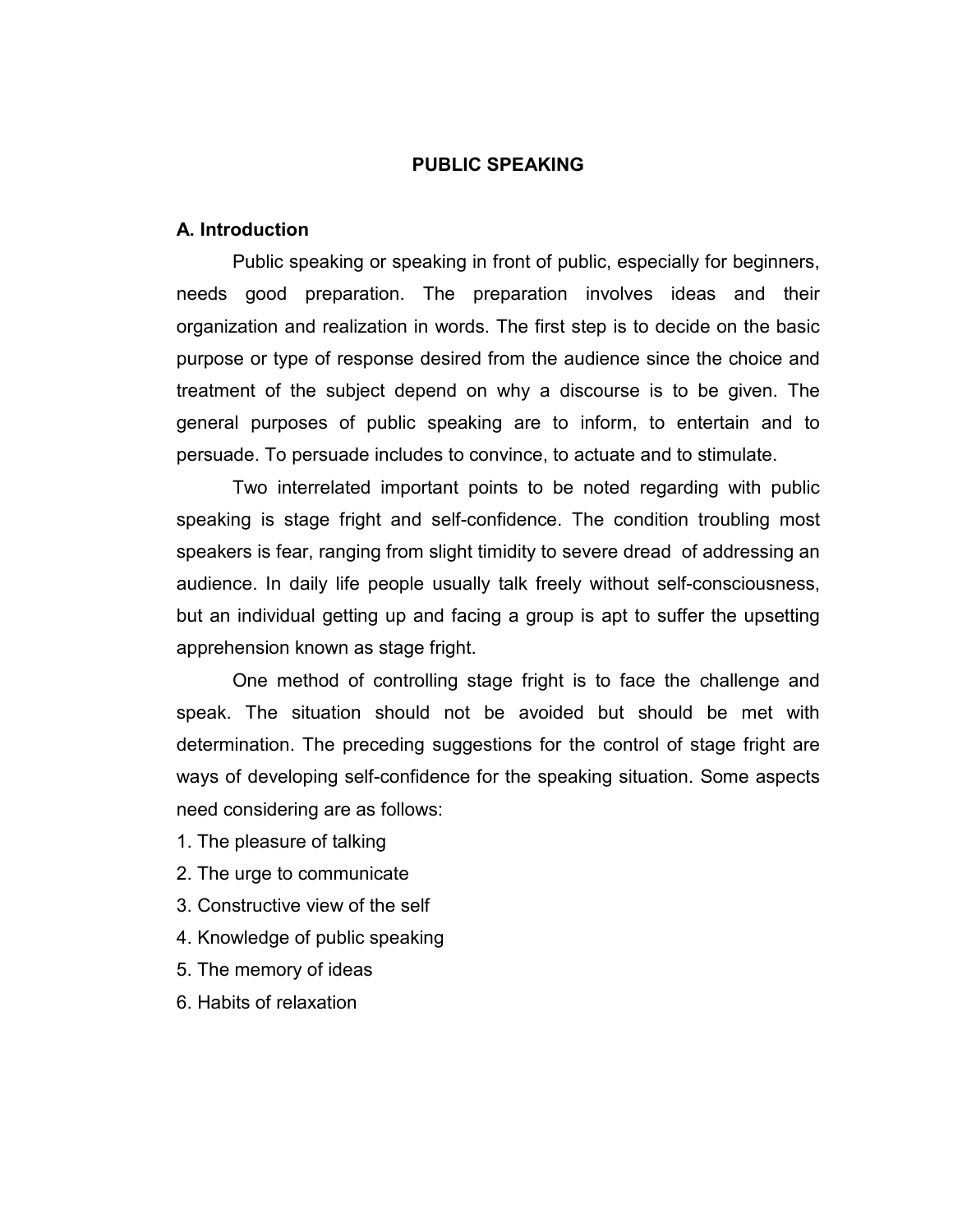# B. Some Important Activities/ Organizations of Public Speaking

- 1. Seminar
- A class in which a small group of students meet to study or talk about a particular subject
- \* A course of study pursued by a group of advanced students doing original research under a professor
- $\div$  A form of group activity in which one or more and perhaps all of the participants has to contribute something to the discussion, usually in the form of a prepared paper or talk
- 2. Workshop
- $\cdot$  academic instruction for a small group, which employs such techniques as role-playing simulation, encounters give and take sessions and problem-solving laboratories;
- a course of study or work, especially of an experimental or creative kind, for a group of people on a particular project;
- an effective method to convey information quickly through a combination of presentations and exercises.
- $\div$  A kind of task-based group activity which involves the completion of a certain specified task. It is expected that all members of the group will contribute something to the completion of the task
- 3. Symposium
- $\triangle$  A conference at which a particular topic is discussed by various speakers.
- $\div$  A collection of opinion about a subject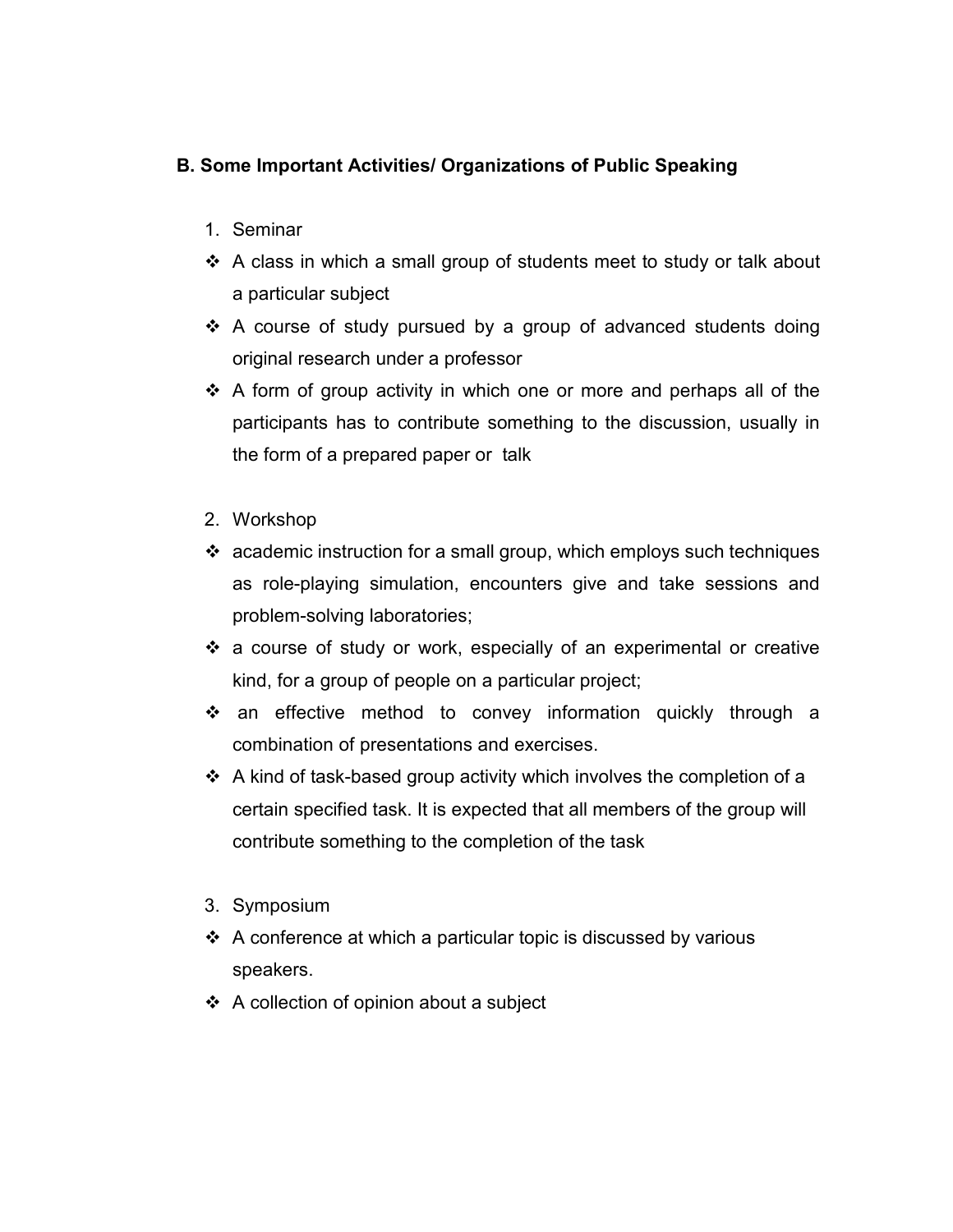# C. Some Important Roles in Public Speaking

#### 1. Moderator

- It refers to a presbyterian minister presiding over a church court
- $\div$  One who presides an assembly, meeting or discussion
- $\div$  A moderator in a seminar must have adequate knowledge on the subject matter.
- $\div$  A moderator must know very well the arrangement of the seminar.
- A moderator must be able to lead the discussion effectively and efficiently (not talking too much or too little but the talk must create a friendly atmosphere)
- ❖ A moderator must know the background of the audience and the presenter in order to be able to choose the most appropriate way to bridge communication between the audience and the presenter.

#### What a moderator should do:

| <b>No</b>      | Function                          | <b>Phrases/Utterances</b>               |
|----------------|-----------------------------------|-----------------------------------------|
| 1              | Greeting the audience             | Good morning                            |
|                |                                   | Good afternoon                          |
|                |                                   | Good evening                            |
|                |                                   | Hi,                                     |
|                |                                   | Hello                                   |
| $\overline{2}$ | Addressing the audience           | Distinguished guests                    |
|                |                                   | Ladies and gentlemen                    |
|                |                                   | Dear brothers and sisters               |
|                |                                   | Everyone/everybody                      |
| 3              | Welcoming the audience and        | Welcome to the parallel session of the  |
|                | telling the audience the title of | presentation of our colleague           |
|                | the session                       | Mr/Dr/Prof                              |
| 4              | Opening the presentation          | It's a pleasure for me to be here       |
|                |                                   | today.                                  |
|                |                                   | It's an honour for me to be here today. |
|                |                                   | I'm glad to be here today.              |
| 5              | Thanking the audience             | Thank you for being with us             |
| 6              | Introducing oneself briefly and   | $\mathsf{I}'\mathsf{m}$                 |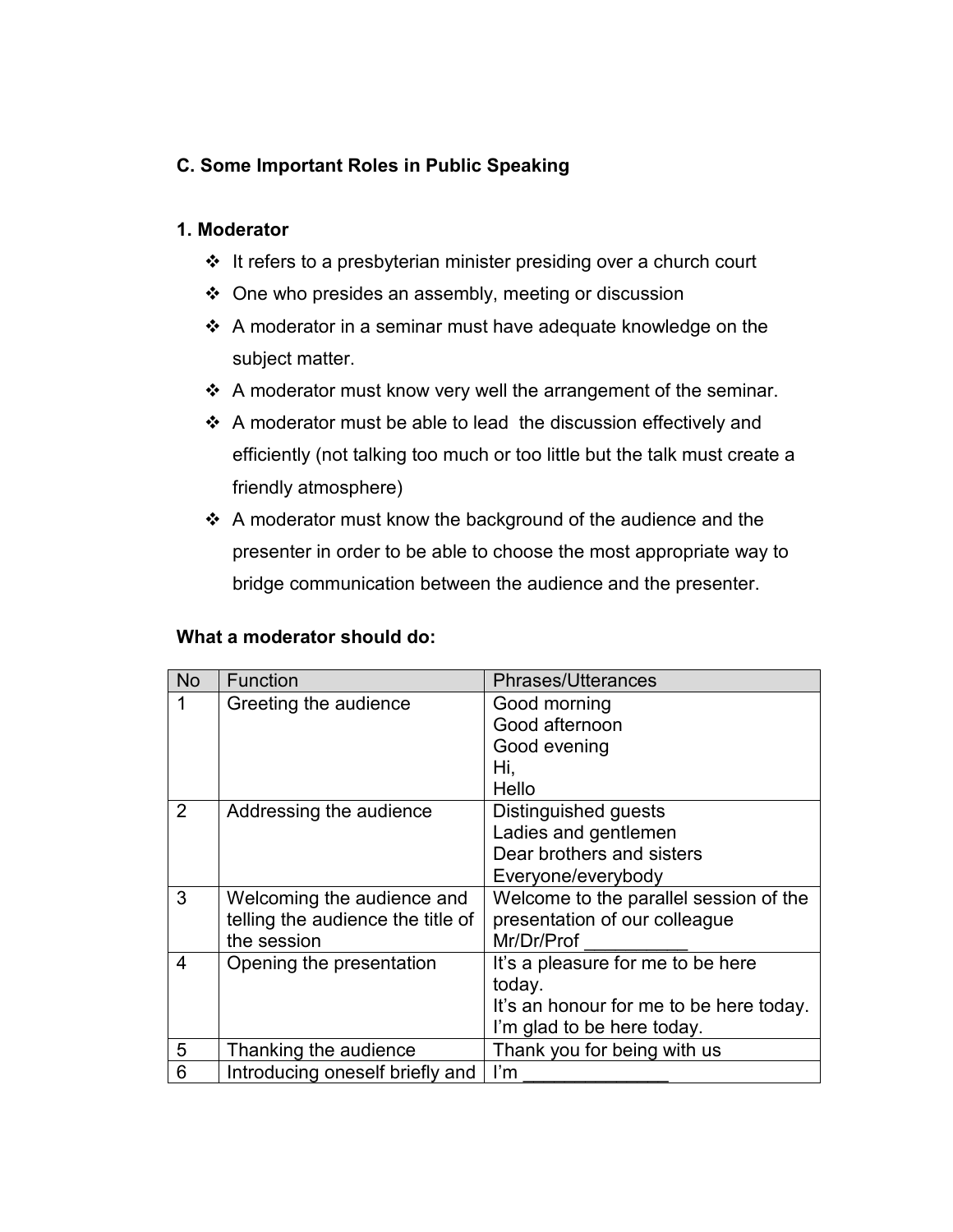|                | appropriately                | My name's                                     |
|----------------|------------------------------|-----------------------------------------------|
| $\overline{7}$ | Introducing the presenter or | We are having a pleasure of having            |
|                | reading his or her CV        | with us here.                                 |
| 8              | Introducing the topic being  | would like to talk about a                    |
|                | discussed briefly and        | topic which might be a topic of interest      |
|                | accurately                   | to you all                                    |
| 9              | Giving the floor to the      | Everyone please welcome                       |
|                | presenter                    |                                               |
|                |                              | _, the floor is yours                         |
| 10             | Thanking the presenter for   | Thank you                                     |
|                | the presentation             |                                               |
| 11             | Inviting the audience to ask | Now I'd like to invite you all to ask         |
|                | questions, give comments or  | questions, give comments or                   |
|                | suggestions                  | suggestion. Please raise your hand,           |
|                |                              | tell us your name and your institution        |
| 12             | Giving the floor back to the | please take the floor                         |
|                | presenter                    | again to give responses to the                |
|                |                              | audience                                      |
| 13             | Ending the session           | This is the end of                            |
| 14             | Concluding the discussion    | The conclusion of the presentation is<br>that |
| 15             | Thanking the presenter       | Let us show our appreciation<br>$\bullet$     |
|                |                              | by giving him/her a big                       |
|                |                              | applause                                      |
|                |                              | Shall we give him an applause                 |
|                |                              | please.                                       |
| 16             | Thanking the audience        | Thank you to the audience for the             |
|                |                              | participation                                 |
| 17             | Closing the session          | This is the end of the presentation.          |
|                |                              | Thank you and have a nice day.                |

## 2. Presenter

- $\div$  One who presents a paper in a seminar or workshop
- A presenter must have sufficient knowledge of topic s/he presents
- A presenter must organize his ideas well so that the audience can follow her/ him easily
- ❖ S/he sometimes needs to provide media to support the written paper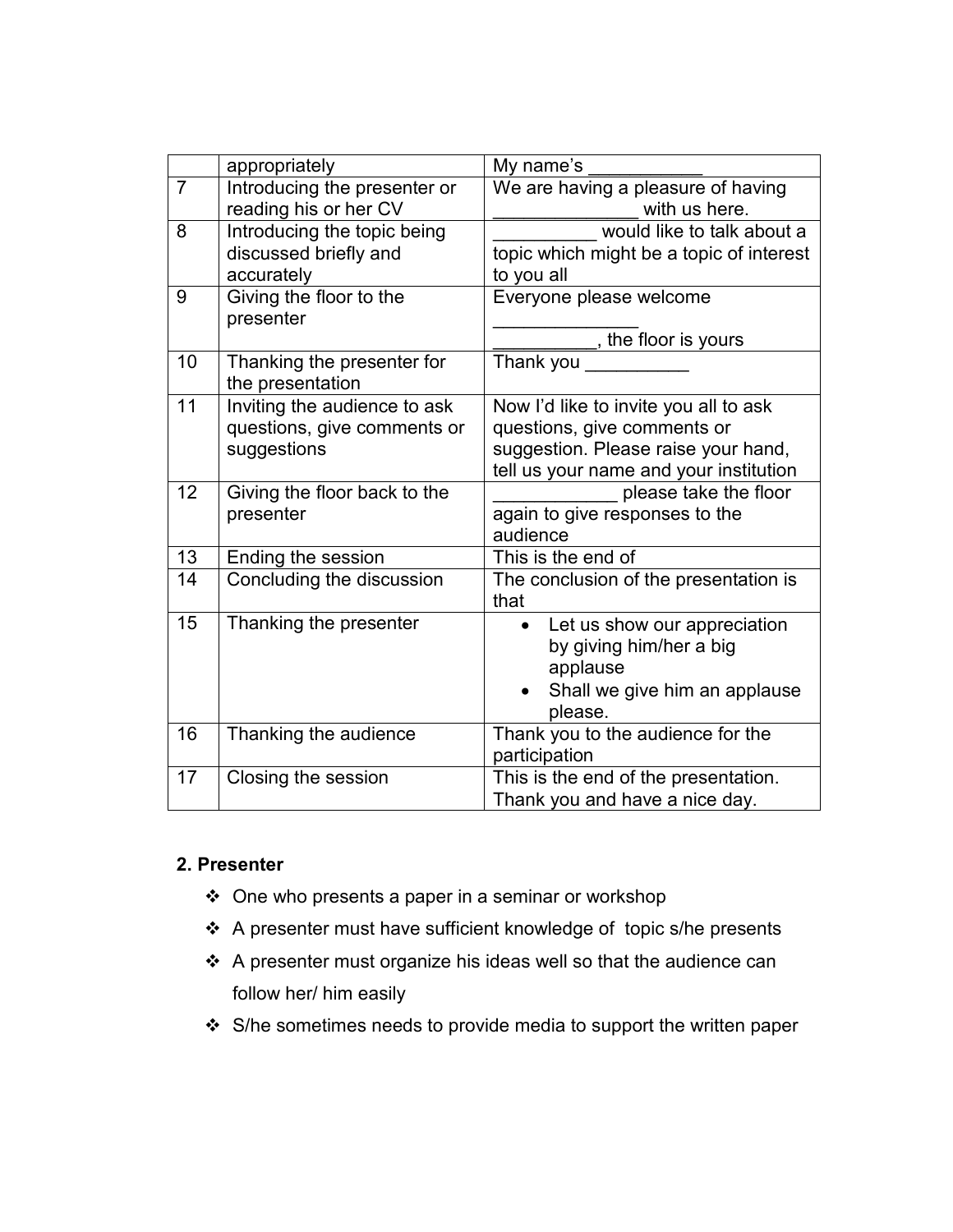# What a presenter should do:

| <b>No</b>      | <b>Functions</b>         | Phrases/Utterances                                         |
|----------------|--------------------------|------------------------------------------------------------|
| 1              | Greeting the audience    | Assalamualaikum Wr Wb (Peace be                            |
|                |                          | with you all)                                              |
|                |                          | Good morning                                               |
|                |                          | Good afternoon                                             |
|                |                          | Hello                                                      |
|                |                          | Hi                                                         |
| $\overline{2}$ | Addressing the audience  | Ladies and gentlemen                                       |
|                |                          | Dear brothers and sisters                                  |
|                |                          | Everyone/Everybody                                         |
| 3              | Opening the presentation | It's my greatest pleasure to be here                       |
|                |                          | today.                                                     |
|                |                          | It is also a particular pleasure to meet                   |
|                |                          | with our audience.                                         |
| $\overline{4}$ | Starting                 | The title of my presentation is                            |
|                |                          | I'd like to talk today about                               |
|                |                          | My topic today is                                          |
| 5              | Planning                 | I have divided my talk into                                |
|                |                          | The first point of my talk is                              |
| 6              | Opening the main section | My second point is<br>I'd like to start by suggesting that |
| $\overline{7}$ | Moving to a new point    | Let me now turn to                                         |
|                |                          | I'd like to turn now to the issue of                       |
| 8              | Postponing               | I'll be returning to this point later                      |
| 9              | Referring back           | Getting back to the question of                            |
| 10             | Highlighting             | The important thing about  is                              |
|                |                          | The thing to remember is                                   |
| 11             | Indicating               | Okay,                                                      |
|                |                          | Right,                                                     |
|                |                          | Good,                                                      |
|                |                          | Well,                                                      |
| 12             | Summarizing              | Let me try to conclude our discussion                      |
|                |                          | then                                                       |
|                |                          | The main points that have been made                        |
|                |                          | are                                                        |
| 13             | Closing                  | I'll finish here, Thank you                                |
|                |                          | And let me finish here, thank you                          |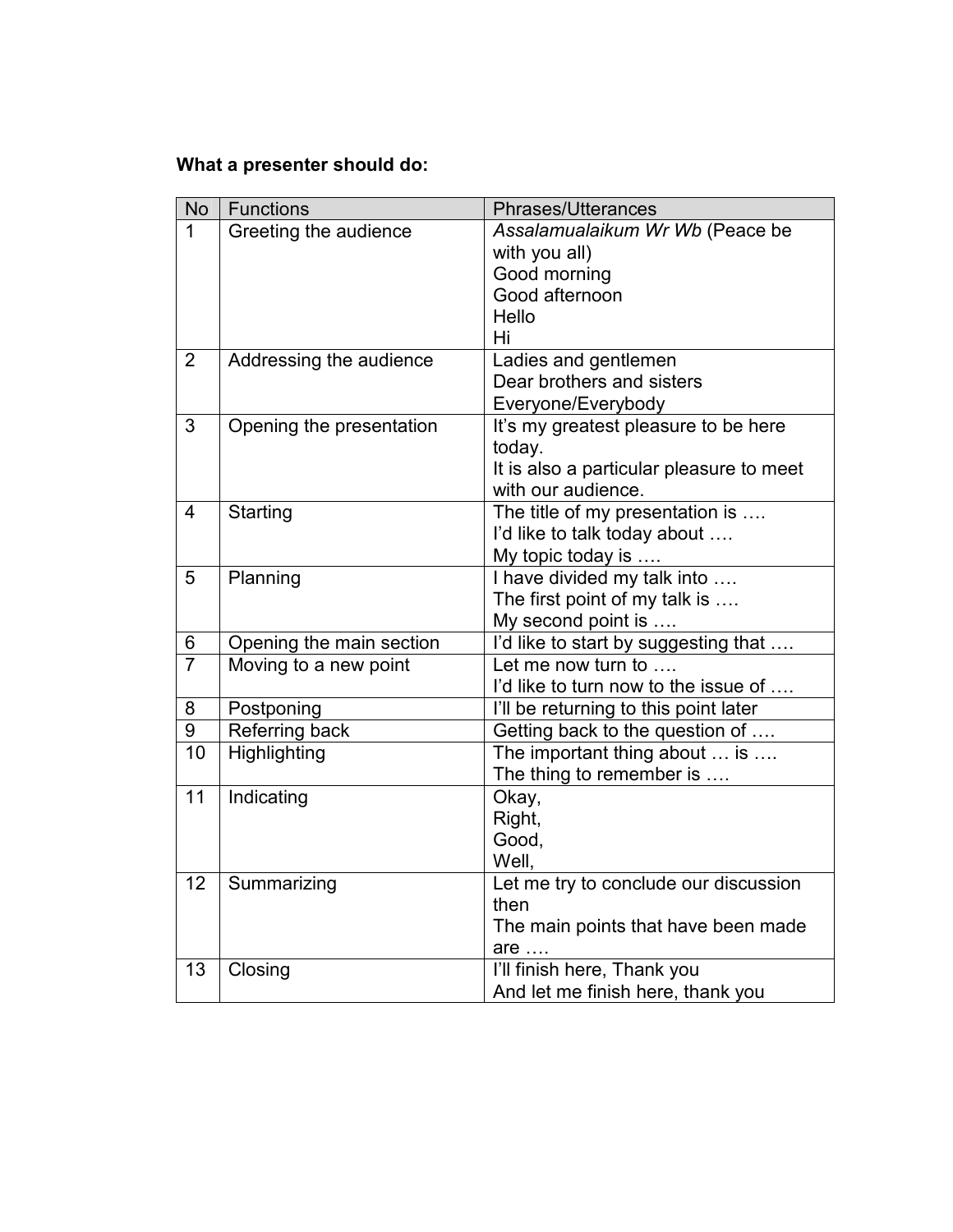## 3. Master of Ceremonies (MC)

- A person who superintends the forms to be observed on various social occasions, e.g. public banquet, party, seminar, workshop.
- S/he must know exactly who are invited to the occasions: the special guests and the audience.
- ❖ S/he lets the invited know the rundown of the programs.
- ❖ S/he must know the formality of the occasions and therefore adjusts what language style to be used and what atmosphere should be created.

#### What a master of ceremony should do:

| <b>No</b>      | <b>Functions</b>        | <b>Phrases/Utterances</b>                 |
|----------------|-------------------------|-------------------------------------------|
| 1              | Greeting the audience   | Good morning                              |
|                |                         | Good afternoon                            |
|                |                         | Assalamualaikum Wr Wb (Peace be           |
|                |                         | with you all)                             |
| $\overline{2}$ | Addressing the audience | His Majesty Sri Sultan HB X,              |
|                |                         | The Minister of National Education,       |
|                |                         | Prof. Bambang Sudibyo, to His Honor,      |
|                |                         | Prof. Sugeng Mardiyono, Ph.D, the         |
|                |                         | Rector of Yogyakarta State University,    |
|                |                         | The Honorable Dean of Faculty of          |
|                |                         | Languages and Arts,                       |
|                |                         | Distinguished Guests,                     |
|                |                         | Ladies and gentlemen,                     |
|                |                         | Dear brothers and sisters                 |
| 3              | Welcoming               | It's my greatest pleasure to welcome      |
|                |                         | you to $\dots$                            |
|                |                         | It is a particular pleasure to welcome    |
|                |                         | you to $\dots$                            |
|                |                         | Welcome to                                |
| 4              | Reading the Agenda      | Before starting the program, let me read  |
|                |                         | the agenda.                               |
|                |                         | Before we run our today's activity, allow |
|                |                         | me read the items of our program.         |
| 5              | Items in an agenda      | 1. Report from Chairman of the            |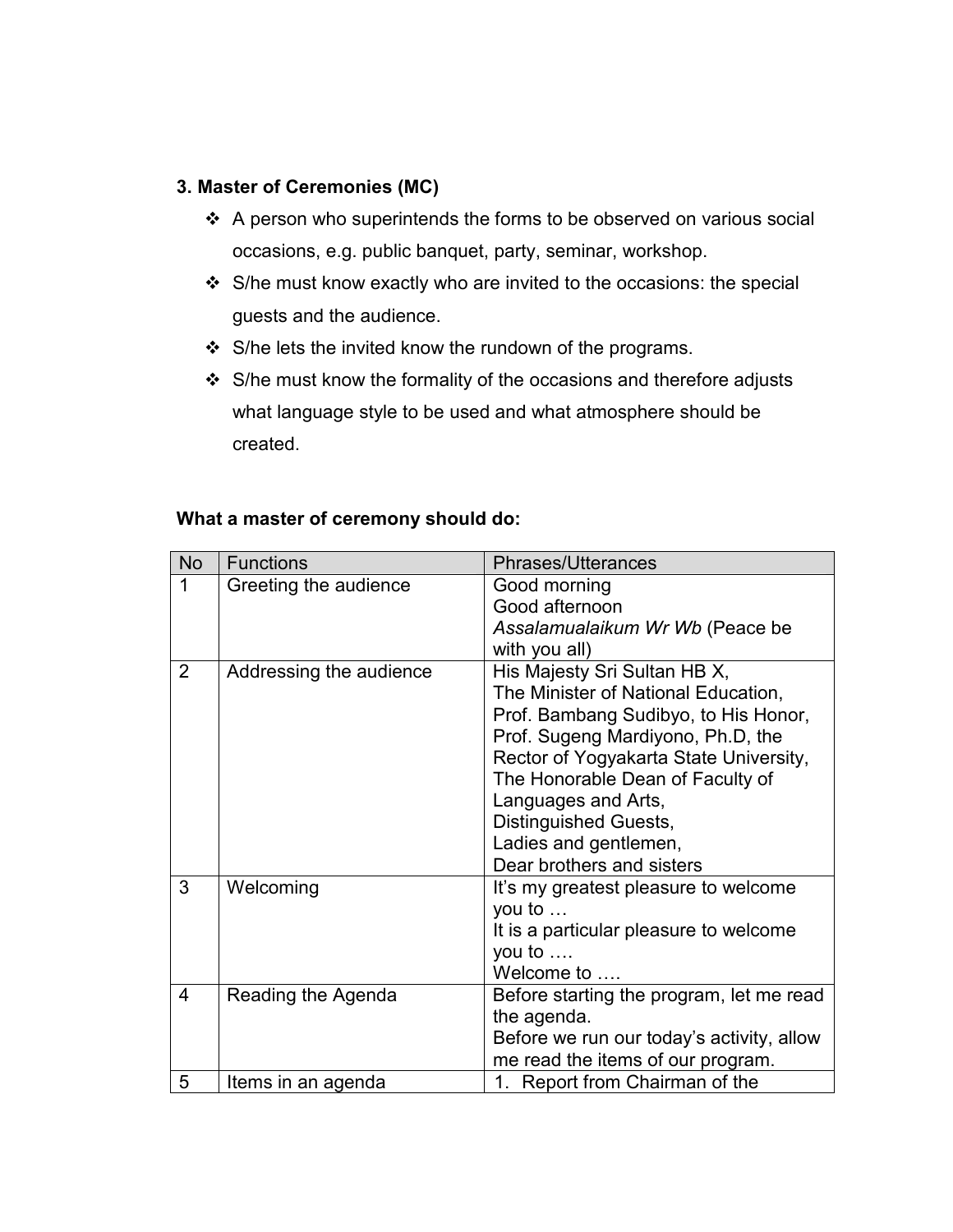|                |                           | Committee<br>2. Welcoming address by<br>3. Speech by  followed by the<br>opening of the seminar/ workshop/<br>training<br>4. Token presentation<br>5. Presentations<br>6. Closing                                                                   |
|----------------|---------------------------|-----------------------------------------------------------------------------------------------------------------------------------------------------------------------------------------------------------------------------------------------------|
| 6              | Inviting the speaker      | Ladies and gentlemen, to start our<br>program let hear the report from the<br>Committee presented by Chairman of<br>the Committee. Mr.  the floor is yours.<br>The next is a speech from  Ladies<br>and gentlemen, please give a warm<br>welcome to |
| $\overline{7}$ | <b>Token presentation</b> | Thank you Your Excellency, but before<br>you return to your seat, on behalf of the<br>Committee, we'd like to present a small<br>token of appreciation for your presence<br>in this opening ceremony. We request<br>Mr.  to present the token.      |
| 8              | Closing                   | Well, ladies and gentlemen, we come to<br>the end of the opening ceremony.<br>Thank you very much for you<br>participation and we really hope that<br>you will have an interesting and<br>inspiring seminar.                                        |

# D. Closing

 The need for effective public speaking will almost certainly touch us sometime. When it does, we want to be ready. However, even if we never give any speech in our life, we still have much to gain from studying public speaking. Hopefully, this training is invaluable for every type of communication.